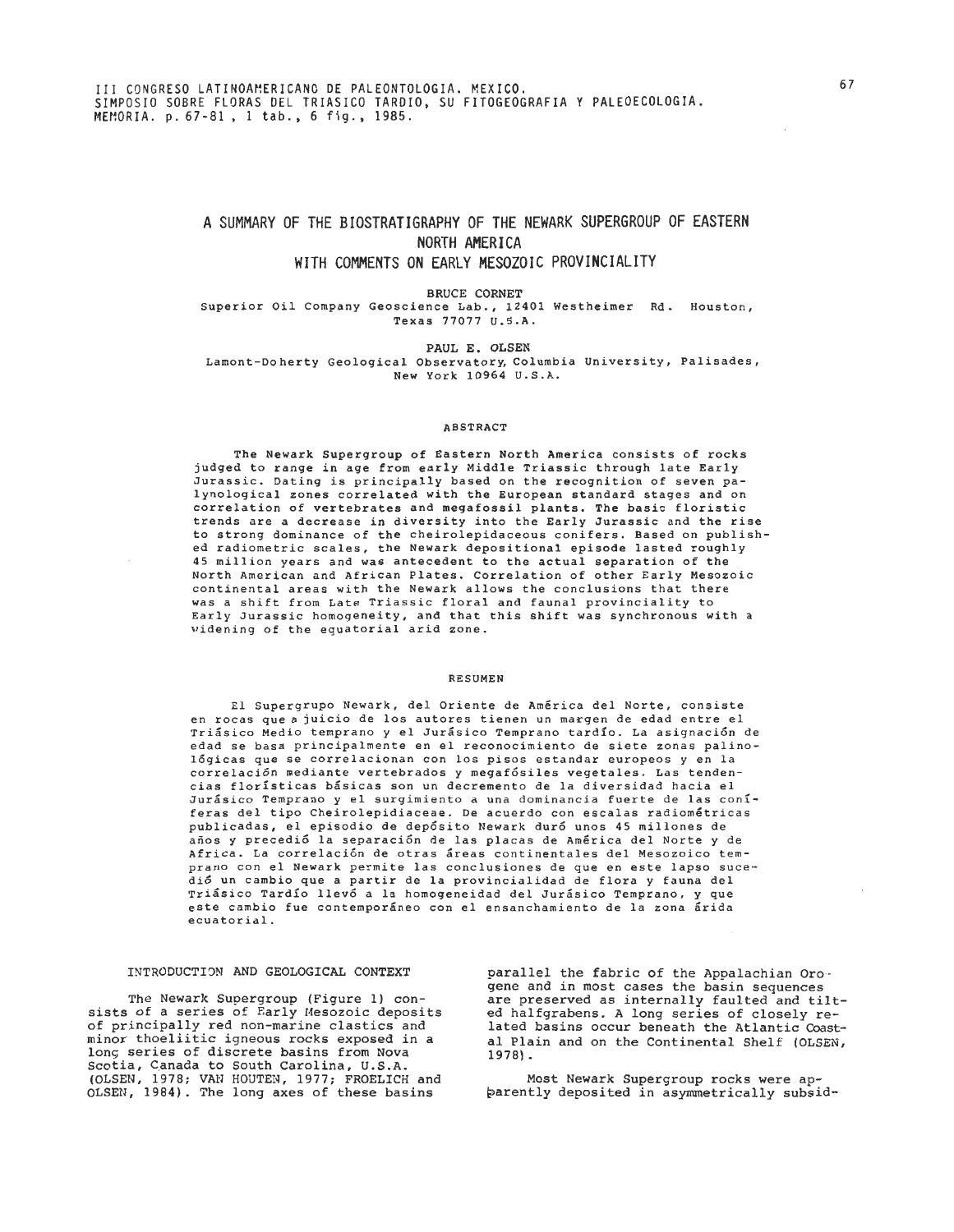ing troughs formed along major Paleozoic thrust faults,which were reactivated in the Early Hesozoic as listric normal or normaloblique faults (LINDHOLM, 1978; PETERSON, et al., 1984). There were at least several kilometers of dip-slip movement during the history of the basins. Whether these basins formed in a simple extensional system acting<br>perpendicular to the axis of the basins or in a wrench system acting oblique to the fabric of the orogene is a matter of ongoing

debate (MANSPEIZER and OLSEN, 1981; MANSPEI- $ZER$ , 1982); however, it is certain that these basins formed just before the onset of basins formed just before actual separation of the North American and African plates and the oldest formation of Atlantic oceanic crust in the liiddle Jurassic (SUTTER and SMITH, 1979).

As much as 10 km of principally fluvial and lacustrine sediments filled these basins. Host sequences show a bulls-eye facies pat-

**0 800** 

 $X_{55}^{40}$ 

INFERRED



**Figure 1: The Newark Supergroup of Eastern North America. Modified from OLSEN (1978). The inferred areas probably overlap the Newark in age but some may not be lithologically si-milar to the Newark. Key to Figure in Table 1.** 

 $+30$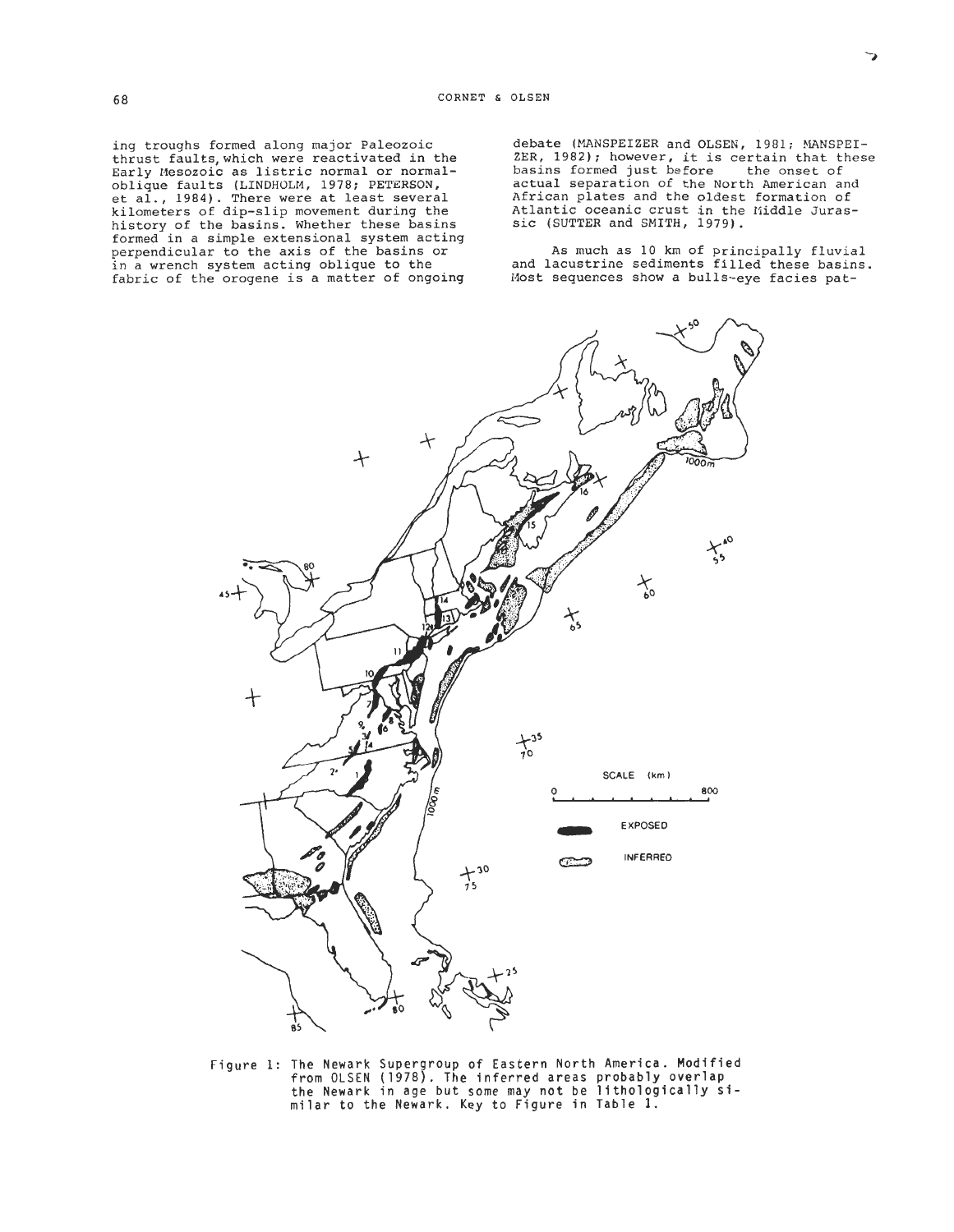tern of coarse fluvial sediments along the basin edges and finer sediments in the middle. Evidently most basins had internal drainages and perched outlets and therefore contained lakes as long as there was sufficient precipitation. Some of these lakes<br>covered more than 7,000 km<sup>2</sup> and may have been deeper than 100 m. In addition to fluviolacustrine sediments, several Newark Supergroup basins also contain extrusive basalt sequences high in the sections, and in one basin (the Fundy Basin in Nova Scotia, Canada) there are a number of intervals of eolian sandstone (HUBERT and MERTZ, 1980; OLSEN, 1981).

No marine fossils are known from the Newark Supergroup and this has greatly hindered correlation of these continental beds with the standard European section. Fortunately most intervals contain at least some beds with well preserved pollen and spore assemblages, megafossil plants, and terres-<br>trial and aquatic vertebrates. These allow an internal correlation of the Newark as well

| Key to<br>Figure | Rock-stratigraphic term                        | Basin name                                             | Age range                                                |
|------------------|------------------------------------------------|--------------------------------------------------------|----------------------------------------------------------|
| $\mathbf{1}$     | Chatham Group                                  | Deep River Basin                                       | Carnian-?Norian<br>(Late Triassic)                       |
| $\overline{2}$   | undifferentiated                               | Davie County Basin                                     | ?Late Triassic                                           |
| 3                | undifferentiated                               | Farmville Basin                                        | ?Carnian (Late<br>Triasfc)                               |
| $\rightarrow$    | undifferentiated                               | 4 small basins south<br>of Farmville Basin             | "Carnian (Late<br>Triassic)                              |
| 5                | Dan River Group                                | Dan River and Danville<br>Basins                       | Carnian- Norian<br>(Late Triassic)                       |
| 6                | Tuckahoe and<br>Chesterfield Groups            | Richmond Basin and<br>subsidiary basins                | Carnian (Late<br>Trifasb(c)                              |
| ,                | Culpeper Group                                 | Culpeper Basin                                         | Norian-?Sinemurian<br>(Late Triassic-<br>Early Jurassic) |
| 8                | none                                           | Taylorsville Basin                                     | Carnian (Late<br>Triassic)                               |
| 9                | undifferentiated                               | Scottsville Basin and<br>2 subsidiary basins           | ?Late Triassic-<br>Early Jurassic                        |
| 10               | none                                           | Gettysburg Basin                                       | Carnian-Hettangian<br>(Late Triassic-<br>Early Jurassic) |
| 11               | none                                           | Newark Basin                                           | Carnian Sinemurian<br>(Late Triassic-<br>Early Jurassic) |
| 12               | none                                           | Pomperaug Basin                                        | ?Late Triassic-<br>Early Jurassic                        |
| 13               | none                                           | Hartford Basin and<br>subsidiary Cherry<br>Brook Basin | Norian-?Bajocian<br>(Late Triassic-<br>?Middle Jurassic) |
| 14               | none                                           | Deerfield Basin                                        | ?Norian-?Toarcian<br>(Late Triassic-<br>Early Jurassic)  |
| 15               | Fundy Group                                    | Fundy Basin                                            | ?Middle Triassic-<br>Early Jurassic                      |
| 16               | Chedabucto Formation<br>(=Eurydice Formation?) | Chedabucto Basin<br>(=Orpheus Basin?)                  | ?Late Triassic-<br>Early Jurassic                        |

Table 1: Divisions of the Newark Supergroup and key to Figure 1.<br>Note that "none" under the rock-stratigraphic term catego-<br>ry indicates that, although the rocks of the basin may<br>have been divided into formations, no inclu all the formations of that basin have been proposed. Modified from OLSEN (1978).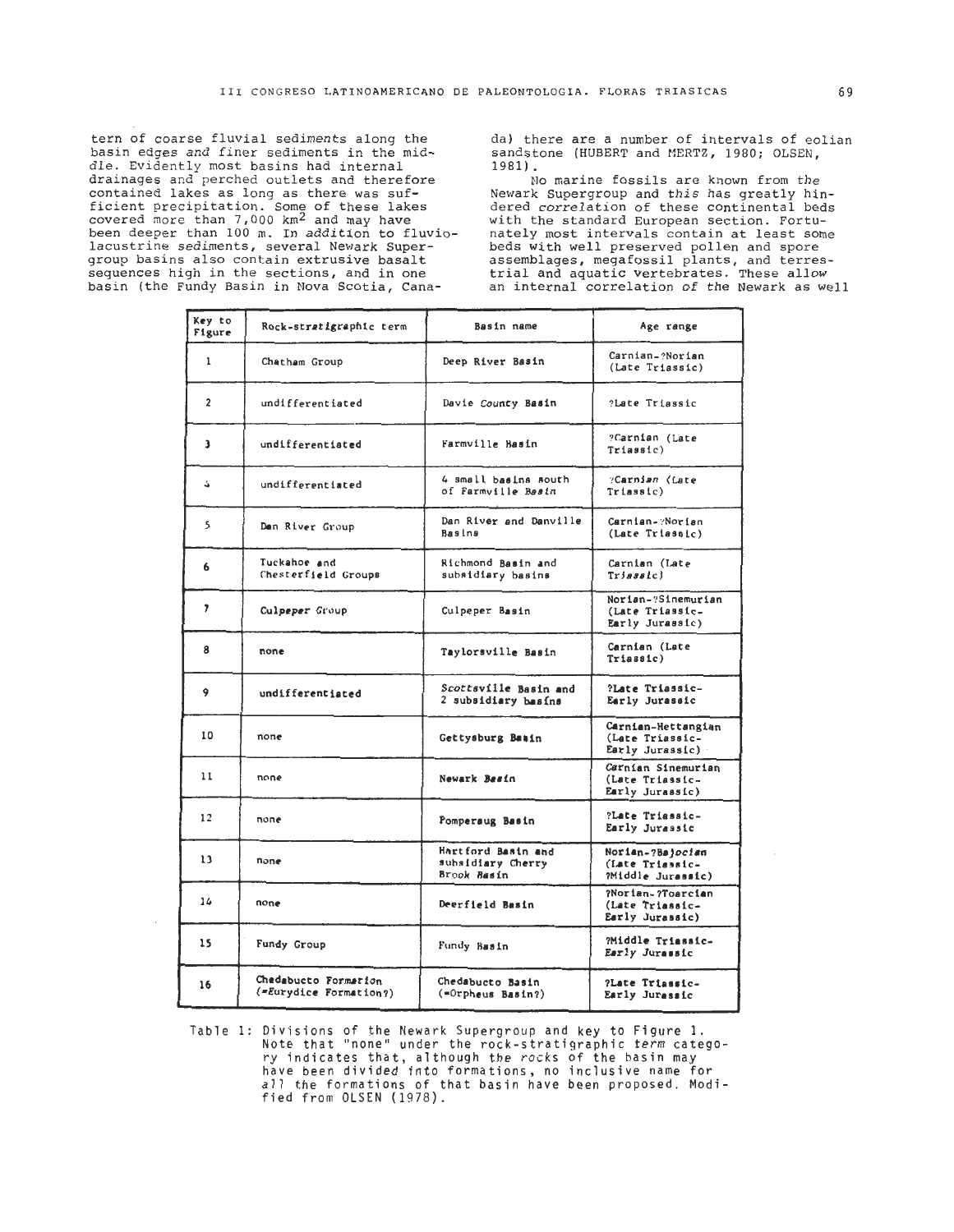as correlation with the European standard stages and other Early Mesozoic sections.

We address 4 main goals in this paper: 1) to summarize the age-correlative data from the Newark, concentrating on the pollen and<br>spore and vertebrate assemblages; 2) to relate this local chronostratigraphic frame-<br>work to other continental Early Mesozoic areas and the European standard stages; 3) to attempt to calibrate the biostratigraphy of the Newark by correlation with published radiometric scales; and 4) to use information from these correlations to briefly examine floral and faunal provinciality during the Early Mesozoic.

# PALYNOLOGICAL CORRELATIONS

Plants, especially pollen and spores, are of paramount importance to the biostratigraphy of the Newark. CORNET (1977a) propos-<br>ed seven pollen and spore zones, which are summarized below and in Figures 2 and 3. The oldest zone, the **Chatham-Richmond-Taylors**ville palynoflora, is recognized in the Chatham Group of the Deep River Basin and in the Richmond and Taylorsville basins, and contains about 155 pollen and spore species. This assemblage can be divided into two subzones.



Figure 2: Internal correlation of the Newark, based on faunal and floral data (correlations based on data presented in CORNET (1977a, 1977 b), ULSEN and GALTON (1977, in press), OLSEN, McCUNE and THOMSON (1982) and OLSEN (1983a, 1983b). Within each column representing a single basin, the dark gray zones represent principally lacustrine rocks which are dominantly gray or black; the lighter gray zones represent lacustrine rocks which are dominantly red but which may have significant gray beds; the white zones are dominantly fluvial or unknown; the vertically ruled zones represent extrusive basalt formations which often have interbedded sedimentary formations with lacustrine rocks; and the zone marked with "x"s represent salt deposits in the offshore Orpheus Graben. Horizontal lines within the columns are forma tion boundaries.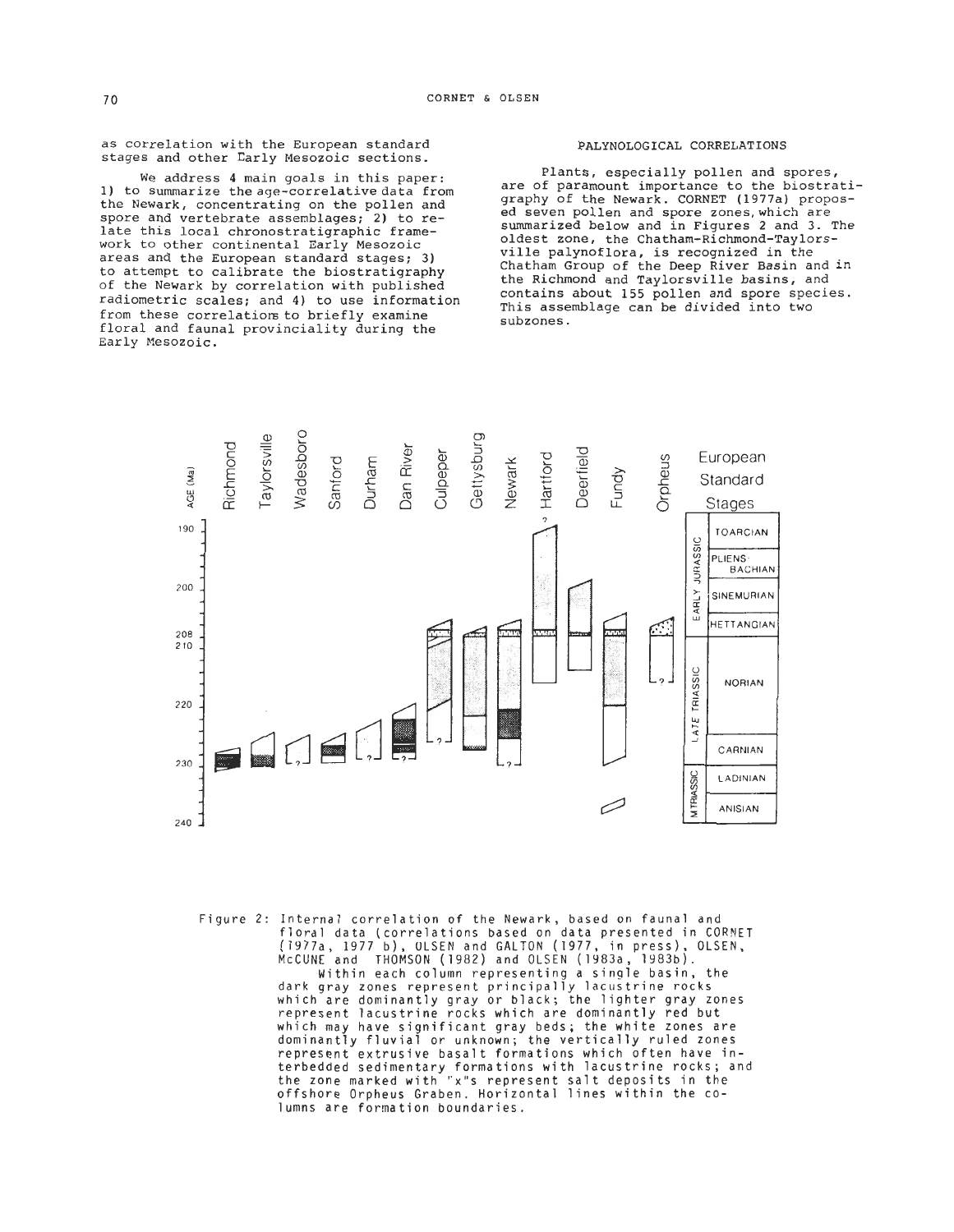

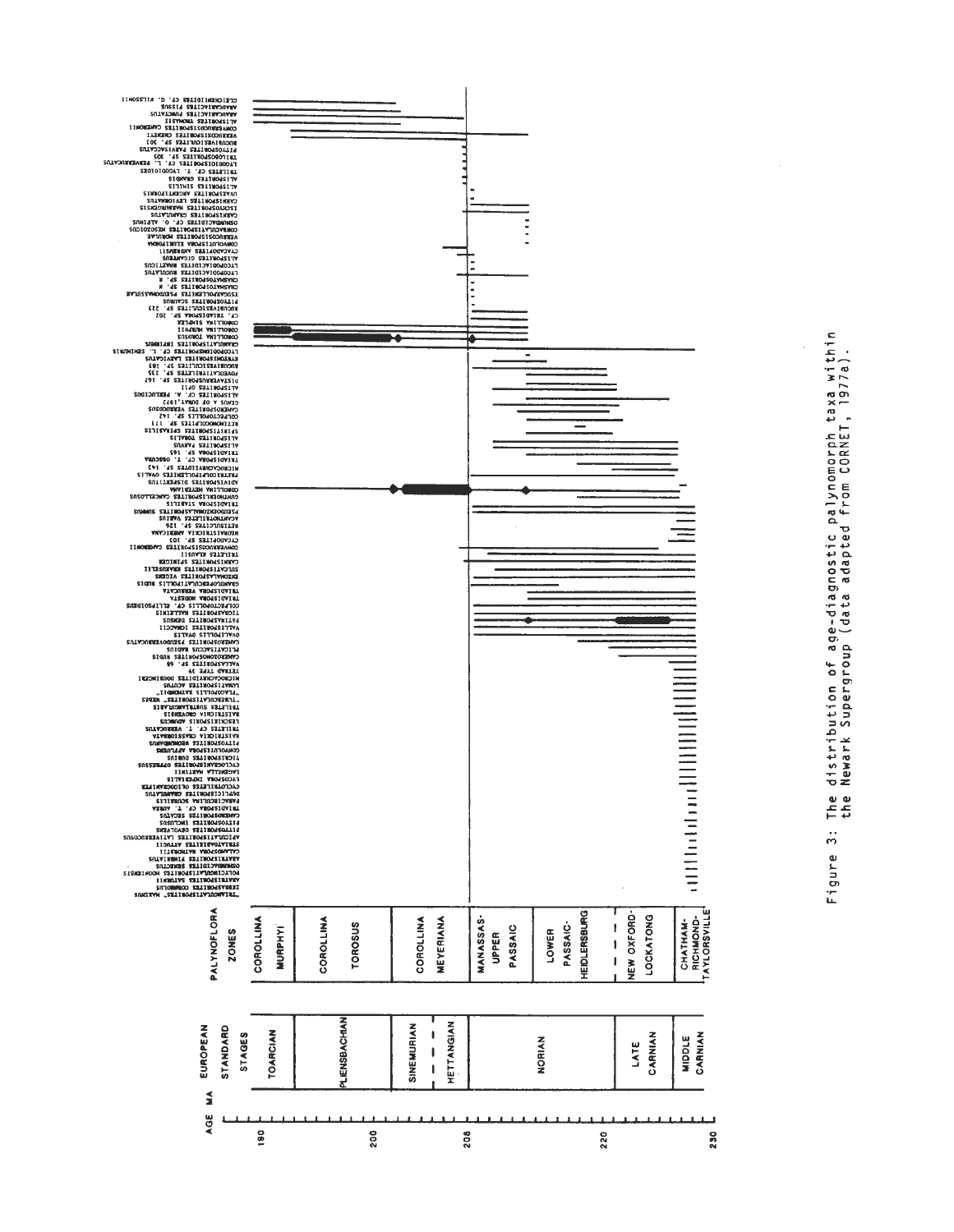by cryptogam spores and gymmospermous all of which indicate that it is of that it is of that it is of Late it is of Late it is of Late it is one of Late it is one of Late it is one of Late it is one of Late it is one of La monosulcate pollen, or by a diversified gymnospermous assemblage of non-striate bisaccate and circumsaccate pollen with minor percentages of monosulcate pollen, circumpolles, tetradopolles, and striate bisaccate pollen. This subzone occurs in the Richmond and Taylorsville basins. A similar pollendominated assemblage occurs in the basal Pekin Subbasin of the Chatham Group. Anathis-Pekin Subbasin of the Chatham Group. A*natnis-*<br>po*nites scabnatus, A. fimbniatus, Calamospo-*<br>na na*thonstii,* and Lanicoidites spp. make up the dominant cryptogram elements of the oldest spore and monosulcate-dominated assem-<br>blage, while Osmundacidites spp., Baculatisponites spp., and Granulatisporites spp.  $\zeta$  compete with articulate spores (e.g. Lanicoidites sp. and Pilasponites sp.) for dominance in younger spore-dominated assemblages.

These contrasting cryptogamous and gymnospermous palynofloras alternate with one another through the Richmond-Taylorsville basin sequences as the lithologic facies alternate from deltaic-lacustrine to fluvio-deltaic. Based on recent well data from the Richmond Basin, at least two upwards-coarsening lacustrine to fluvial sequences, and the "head and tail" portions of two additional sequences record the cyclic waxing and waning of a large rift valley lake.

The upper subzone contains a less diversified spore assemblage and has more abundant<br>Patinasporites densus, a circumsaccate morphotype that ranges down to the oldest Richmond Basin strata. The upper subzone also<br>lacks Atattispotites spp. and contains only rare striate bisaccate pollen, which decrease in abundance and diversity upwards through the lower subzone. This upper sub-assemblaoe occurs in the upper Pekin Formation and Cumnock Formations of the Chatham Group, the lower New Oxford Formation of the Gettysburg Basin, and perhaps the lower Wolfville Formation of the Fundy Group (TRAVERSE, 1983).

Age-diagnostic species of the oldest zone include the overlapping ranges of Patinasporites densus, Striatoabieites aytugii, Triadispora verrucata, Protodiploxypinus doubingeri, Plicatisaccus badius, Triadispora cf. T. aurea, and Lagenella martinii, indicating a probable late Middle Carnian age. However, palynoflorules older than Middle Carnian are only now becoming well known in Europe and it is possible that the beds of the Richmond and Taylorsville basin may be substantially older than this assessment perhaps even as old as Middle Triassic.

The upper sub-assemblage of the Chatham-Richmond-Taylorsville palynoflora is replaced upwards in the Gettysburg Basin by the New Oxford-Lockatong palynoflora, which has also been recognized in the Newark (CORNET, 1977a) and Dan River basins (ROB-BINS, 1982). This assemblage is dominated by Patinasponites densus, Vallisponites igby Patinasporites densus, Vallisporites ig-<br>nacii, Alisporites parvus, and Triadispora<br>spp. It still contains Camerosporites secatus and C. pseudoverrucatus, but lacks the Middle Carnian age-diagnostic taxa of the

A lower subzone is dominated either Chatham-Richmond-Taylorsville palynoflora,<br>
votogam spores and gynmospermous all of which indicate that it is of Late

The New Oxford-Lockatong palynoflora is gradually replaced upwards in the Newark Basin by the Lower Passaic-Heidlersburg palynoflora found thus far in the Culpeper, Gettysburg, Newark, and Hartford basins. This assemblage is distinguished by the pre-<br>sence of Camerosporites verrucosus, an abundance of large and varied bisaccate species, including the giant Alisponites opii. and the continued dominance of Patinasporites densus, Vallasporites ignacii, and Triadispota spp. This assemblage appears to be of Norian age. The upper portion of this zone, in the Newark Basin, contains the first rare occurrences of Conollina meyeniana.

The Lower Passaic-Heidlersburg palynoflora slowly changes upwardsinto the Manassas-Upper Passaic palynoflora in the Culpeper and Newark basins. This zone is distinquished by the first occurrence of Conollina toiobub and *Gianutope~tcutat¥(.potii* mdib and the continuation of taxa common in the previous zone. This zone correlates with what palynostratigraphers have been calling the Rhaetian in Europe. The Rhaetian was first defined in marine rocks in the Austrian Alps, but these rocks have been recently shown to be partly equivalent to marine Late Norian strata elsewhere in Europe (PEARSON, 1970;<br>TOZER, 1979). A number of authors do no longer consider the Rhaetian to represent an independent stage. What its loss does to the palynologically defined Rhaetian is unclear. However, Rhaetian palynofloras probably should be regarded as Late Norian, while 'typical" Norian assemblages are probably best regarded as Early and Middle Norian. The Manassas-Upper Passaic palynoflora is thus Late Norian in age and is recognized in the Culpeper, Newark, and possibly Fundy basins (The name Manassas was originally chosen for palynoloqical localities near Manassas, Virginia, and does not refer to the Manassas Formation of the Culpeper Basin, which is older).

This latter zone ends upwards with a<br>rapid transition to the Cotollina meyetiana<br>palynoflora, which is characterized by a switch from a high diversity assemblage dominated by bisaccate pollen, Patinasperites, Corollina meyeriana, C. torosus, and Granu $l$ operculatipollis rudis to a low diversity assemblage very strongly dominated (+go%) by the circumpolles Corollina meyeriana. This transition takes place over an 80 m thick "barren" interval below the Orange Mountain Basalt in the Newark Basin (Jacksonwald Syncline). By the top of this interval, all taxa characteristic of the Late Triassic are absent. The high diversity assemblage below this interval is peculiar in having a suite of pollen grains showing all the characters typical of angiosperms, although they are not assignable to any known angiosperm group. According to DOYLE **(1978),** "...these grains are perhaos the best candidates yet for pre-Cretaceous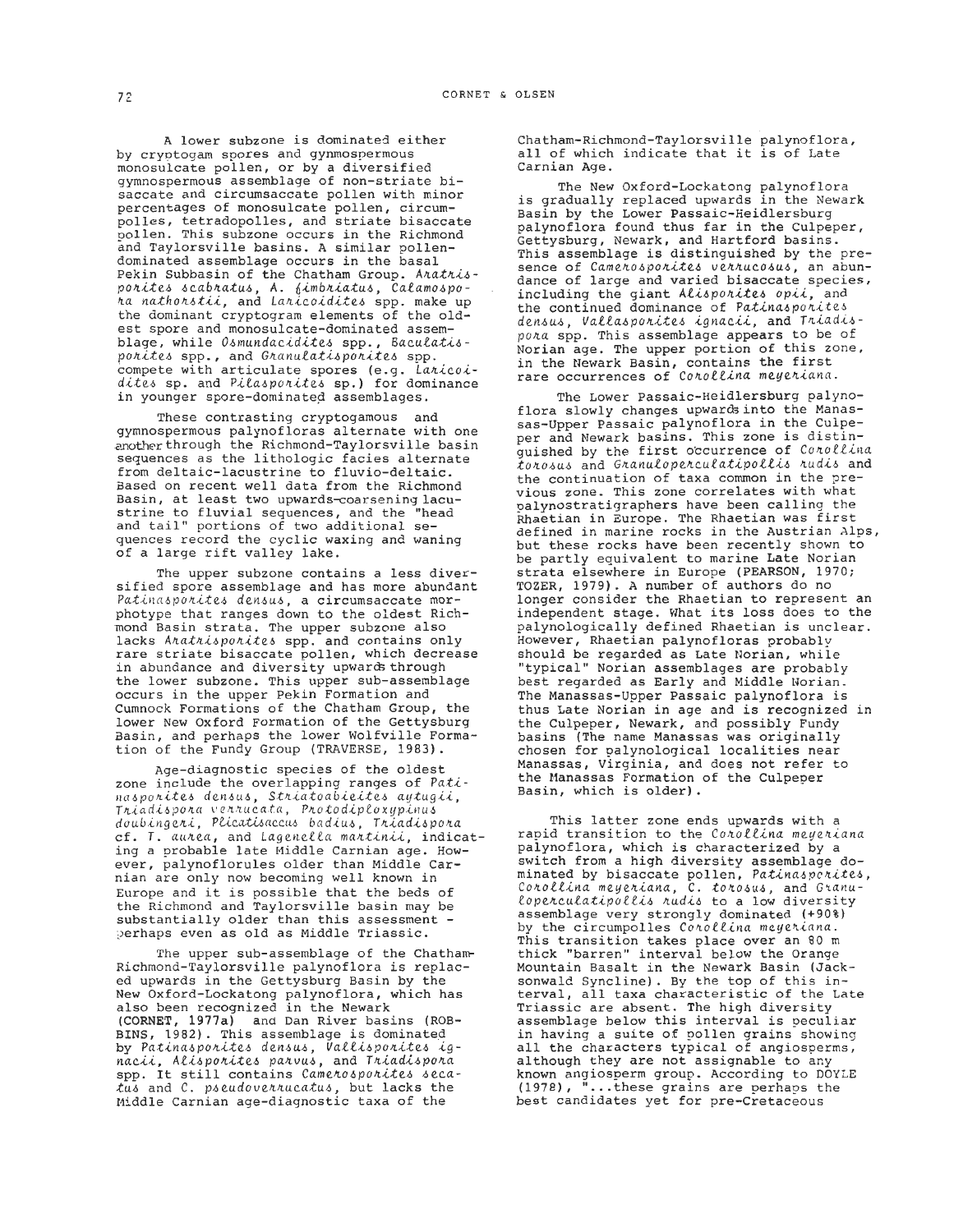angiosperms...". An assemblage of somewhat similar grains occurs in the Chatham-Richmond-Taylorsville palynoflora.

The Conollina meyeniana palynoflora is characterized by the first common appearance of Convolutispora klukiforma; this zone is the lowest of the Jurassic pollen and spore zones in the Newark. The Triassic-Jurassic boundary is best placed just below the Orange Mountain Basalt and the oldest extrusives in other basins (CORNET, 1977a, 1977b) rather than within the zone of extrusives as suggested by CORNET, et al. (1973) and CORNET and TRAVERSE (1975). The Corollina meyeriana palynoflora continues through the entire zone of extrusives and into the overlying sediments in all of the Newark Supergroup Basins. Pollen and spore assemblages do not allow a finer subdivision within this zone or a correlation of individual sedimentary formations between extrusives in different basins. This zone seems to cover all of the Hettangian and Sinemurian of the Early Jurassic.

The Corollina torosus palynoflora succeeds the C. megetiana palynoflora upwards with a strong switch in the dominant taxon from Conollina meyeriana to C. torosus. This switch occurs in the beds some distance above the uppermost extrusives in the Culpeper and Hartford basins. The age of this assemblage appears to be Pliensbachian.

In the Portland Formation of the Hartford Basin there is one zone younger than the Cono*llina* terosus palynoflora. The Corollina munand palynoflora occurs in the highest sampled horizons in the Portland and, hence, in the Newark Supergroup. It is characterized by a dominance of Cutellina munphyl over C. tonosus (52% vs. 39% . The age of this assemblage appears to be Toarcian.

# RELATIONSHIP OF PALYNOMORPH ZONES TO MEGAFOSSIL ZONES

Although the megafossil plants of the Newark were a major focus of research, particularly with regard to age, in the late 19th and early 20th centuries, much less attention has been paid to them since the 1920's. Recently, ASH (1980) has reviewed North American Early Mesozoic plant assemblages and divided them into three zones all of which are represented in the Newark Supergroup  $(Figure 3)$ .

The oldest is called by ASH the Zone of Esginkgoites, a bennettitalean gymnosperm. The zone of which it is typical has been identified in the Newark in the Richmond Basin, the Pekin, and the Cumnock Formations of the Deep River Basin, and the Stockton Formation of the Newark Basin (ASH, 1980). Florules of this zone are the most diverse in the Newark Supergroup, with very common ferns and bennettitaleans. Florules in this zone include those described by FONTAINE<br>(1883), HOPE and PATTERSON (1970), DELEVORYAS and HOPE (1971, 1975, 1976), EMMONS (1856, 1857), WILLARD et al. (1959), BROWN (1911), and BOCK (1952, 1969, in part).

Above the Zone of Eoginkgoites is ASH's cone of *Dinophyton*, a conifer-like gymnosperm.<br>This zone has been recognized in the upper member of the Cow Branch Formation of the Dan River Basin (OLSEN et al., 1978), and in the middle New Oxford Formation of the Gettysburg Basin (ASH, 1980; WARD, 1900; CORNET, 1977b). Newark assemblages from this zone are sometimes dominated by conifers, but are generally still diverse with an abundance of bennettitaleans. These florules are still poorly known.

The youngest zone recognized by ASH is called simply the Upper Zone. This zone is strongly dominated by cheirolepidaceous conifers, especially Brachyphyllum, Pagiophyllum,<br>and Hirmerella. The cycadeoid Otozamites and the fern Clathropteris are often common. Compared to the older two zones, the florules of this zone are of very low diversity. This zone is represented in the syn- and post-extrusive sediments of the Culpeper, Gettysburg, Newark, Pomperaug, Hartford, and Deerfield basins. Scattered descriptions of elements of these florules were described by EMMONS (1857), BOCK (1969), and especially NEWBERRY (1888), and CORNET (1977a), but these are diverse assemblages which definitely can be further subdivided

The Zone of Esqinkgoites corresponds broadly to CORNET's (1977a) Chatham-Richmond-Taylorsville palynoflora and it is thus Middle Carnian (or older) in age. The Zone of Dinophyton corresponds to the New Oxford-Lockatong palynoflora and is Late Carnian in age. The Upper Zone corresponds to the Jurassic pollen and spore zones of CORNET (1977a). It should also be noted that this last assemblage clearly resembles what is called the Hirmerella (Cheinolepis) assemblage, typical of the Early<br>Jurassic of Great Britain (CORNET, 1977a) and it probably corresponds to Harris's Zone of Thaumatopteris (ASH, 1980) of Hettangian age. ASH based his zones mostly on deposits in the Western United States. There is as yet no definitive evidence for sediments intermediate in age between the Late Carnian and the Early Jurassic in that area. Therefore, ASH did not recognize megafossil plant zones that might correspond to the Lower Passaic-Heidlersburg palynoflora or the Manassas-Upper Passaic palynoflora in the Newark. NEWBERRY (1888), BOCK (1969, in part) and CORNET (1977a) have described some florules corresponding to these palynomorph<br>zones, notably that of Milford, New Jersey from beds of the Lower Passaic-Heidlersburg palynoflora. In any case, the megafossil assemblages from these latter two zones of the Newark are the least well known of the supergroup.

In very broad terms, the most obvious floral trend visible through the entire Newark section is decreasing floral diversity. The oldest beds of the Newark, typified by the Richmond Basin section, have both the<br>largest number of described megafossil species and the largest number of pollen and spore morphotypes. As important as the number of taxa is, no single taxon is consistently dominant from locality to locality within<br>the Richmond Basin and at some localities the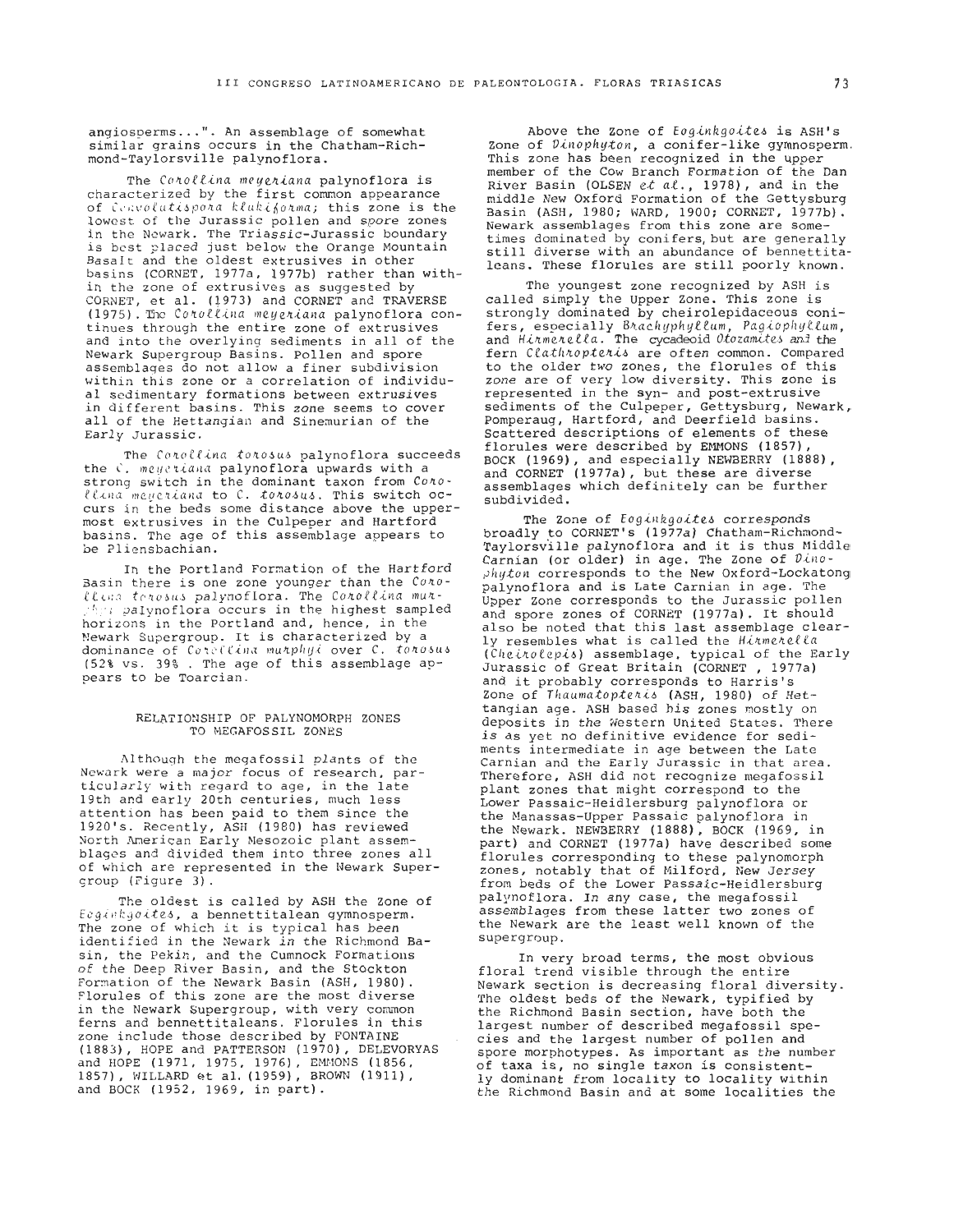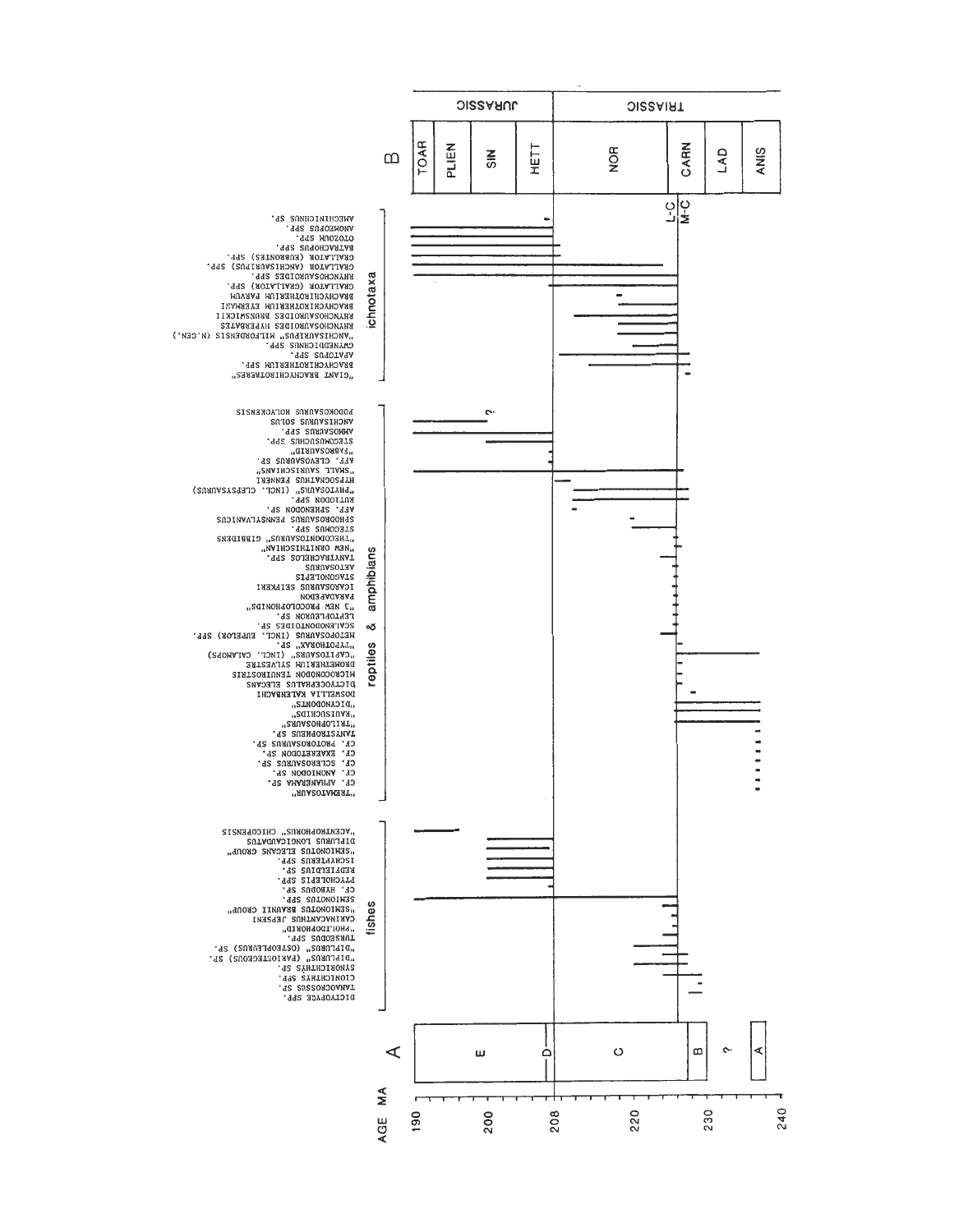relative abundances of taxa are surprisingly evenly distributed. By the Late Carnian,<br>however, conifers often dominate the macroflora, and conifer pollen is dominant in the microflora. The dominance of one taxon in the microflora rarely exceeds 50%. In the Early Jurassic Newark, however, conifers are very<br>strongly dominant in both macro and microflostrongly dominant in both more than 90% of the assemblages.

#### VERTEBRATE ZONES

Vertebrate fossils are relatively common in most parts of the Newark Supergroup, especially fishes and reptile footprints. OLSEN, McCUNE, and THOMSON (1982) and OLSEN and GALTON (1977; 1984) have reviewed much of the biostratigraphically useful vertebrate data and recognized a number of informal biostratigraphic zones. Recent discoveries have shown<br>that the useful biostratigraphic zones are fewer in number and less complex than originally thought(OLSEN, 1983a, 1983b). The distribution of vertebrates in the Newark and the zones they define are shown in Figure 4. Note the correspondence between the upper limit of the Apatopus zone and the base of the Corollina meyeriana palynoflora and the apparent lack of correspondence of the boundaries of the other vertebrate zones with the palynoflora zones.

The oldest Newark vertebrate assemblage occurs in a small isolated deposit within the Fundy Basin (A of Figure 4). Vertebrates from this deposit differ from all others in the Newark and indicate an early Middle Triassic (Anisian) age for the deposit. These are the oldest beds in the Newark. No floral data are available from these beds, unfortunately.

The next oldest assemblage occurs in the Richmond, Taylorsville, and Scottsville basins (B of Figure 4) and is characterized by vertebrates found nowhere else. Typical is the unique refieldiid fish  $\mathcal{D}icty\mathcal{O}py\mathcal{G}e$ . This assemblage characterizes the lower part of<br>the Chatham-Richmond-Taylorsville palynoflora zone and appears to be of Middle Carnian age, but it might be older.

The abundance of phytosaur reptiles makes up the next assemblage (C of Figure 4). which is characteristic of Late Triassic vertebrate assemblages from other parts of the world such as the German Middle and Late Keuper. The upper **Chatham-Richmond-Taylors**ville through the Lower Passaic-Heidlersburg. palynofloras contain this phytosaur-dominated assemblage, which makes up the bulk of the Newark.

The youngest Newark vertebrate assemblage is characterized by a dominance of the remains of dinosaurs and crocodiles and has no counterpart in the European Late Triassic (OLSEN and GALTON, 1977, In Press) **(D** and E of Fig- ure 4). Correspondingly the associated palynofloras are the Conollina meyeriana through the Conollina munphii palynofloras, themselves correlated with the Early Jurassic. This assemblage has its oldest representatives in the sediments above the oldest extrusives in the Newark.

# CALIBRATION OF THE NEWARK

Five current and somewhat different ra- diometric scales are available for the Early Mesozoic on a stage by stage level (Figure 5). All five scales use partially independent data and have rather different age assignments for the boundaries between stages and periods (Figure 5). The lengths of the intervals between stages are. however, closely comparable. These scales can be tied to the Newark using the palynologically defined age-boundaries, discussed above. Within the Newark the best defined boundaries are the Middle Carnian - Late Carnian boundary, the Norian - Hettangian boundary and the Pliensbachian -Toarcian boundary. To apply the radiometric scales to the Newark we have had to assume that the Late Carnian was 1/3 the duration of the Carnian and, of course, assume that the correlation of the radiometric scales with the European standard stages are correct.

The duration of intervals within most of the Newark calibrated by the available radiometric scales are in very good agreement with independent calibration by lacustrine sedimentary cycles ascribed to climate control by the 21,000 year precession cycle (VAN HOUTEN, 1969, 1980; OLSEN, 1984a, 1984b). However, the thicknesses of the palynologically defined Middle Carnian of the Newark is out of proportion with the 1.5 - 3.5 million years alloted to the Middle Carnian in the published scales. If the sedimentation rates ascribed to the palynologically defined post-Middie Carnian of the Newark were similar to those of the Newark Middle Carnian, the duration of the pre-Late Carnian of the Newark would be on the order of 10 million years. This suggests either a major problem with assessments of the duration of the Carnian, problems with correlation of the palynoflorules of the Newark with the European section, or the possibility that the sedi-<br>mentation rates for the older beds were significantly higher. The last possibility is in line with sedimentological data from the Richmond Basin.

# CORRELATION WITH OTHER AREAS OF CONTINENTAL 'SEDIMENTATION

Important areas of early Mesozoic con- tinental sedimentation outside the Newark include the European Keuper and Infralias, the Newark Supergroup-like basins of Morocco, the Chinle Formation, Dockum Group, and Glen Canyon Group of the southwestern United States, the Stormberg Group of southern Africa, the Ischiqualasto and Los Colorados of Argentina, and finally the Lower Lufeng of<br>China. Correlation between some of these areas and the European standard stages is hampered by a lack of some classes of age-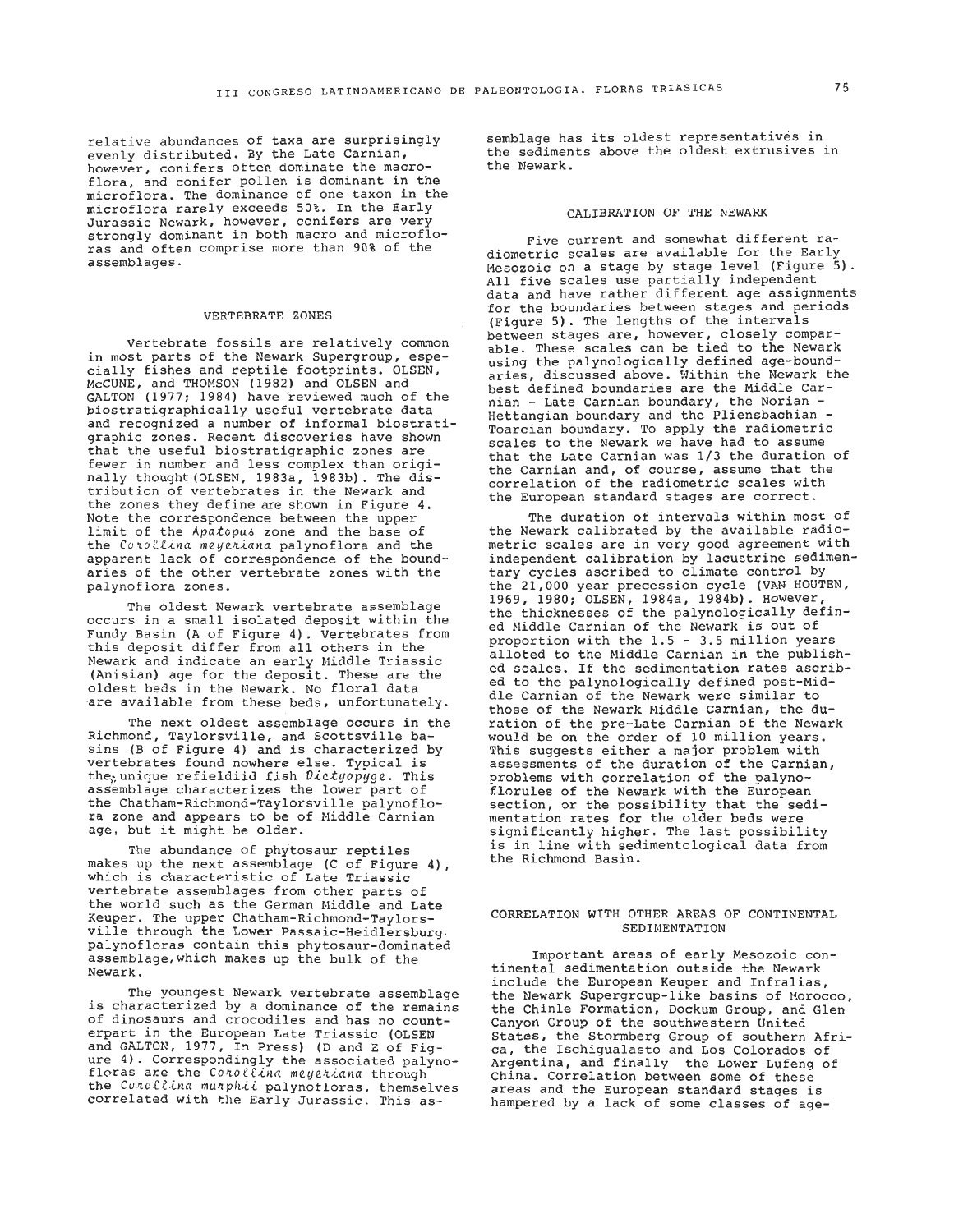

<u>မာ</u> Figure

 $\hat{\mathcal{A}}$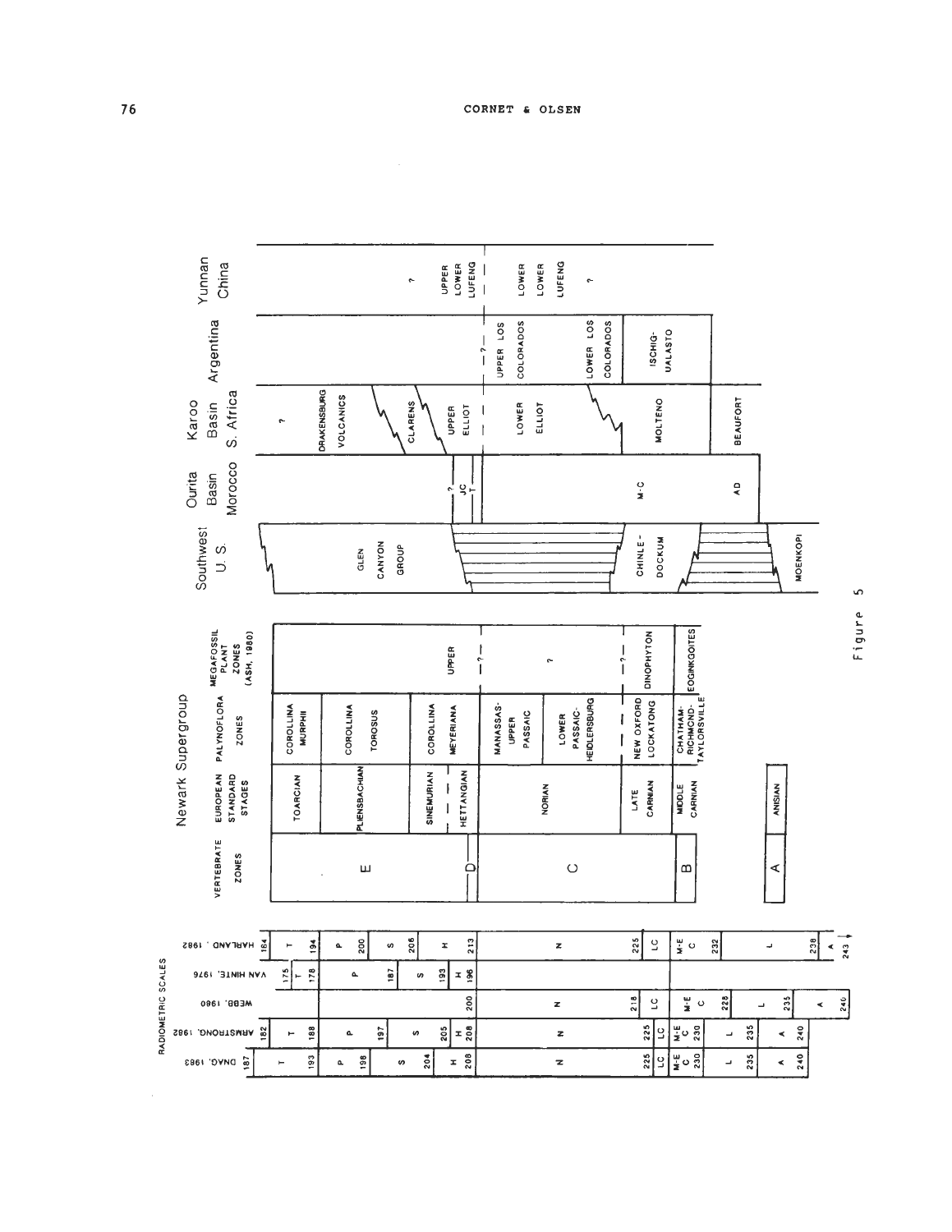correlative data, such as palynomorphs or<br>marine invertebrates, but correlation by ver-<br>tebrates through the Newark provides the ne-<br>cessary and crucial link. Figure 5 shows an attempted correlation of the above areas with the Newark and the European standard stages.

Of particular interest are the assignments of the entire Glen Canyon Group of the southwestern United States, the Upper Stormberg Group, and the upper Lower Lufeng of China to the Early Jurassic (OLSEN and GALTON, 1977, In Press). Until recently, the prevailing view was that all these intervals were Late Triassic in age. With these new age designations in mind, we can look at the pattern of "climate sensitive" rocks and floral and faunal provinciality for the Late Triassic and Early Jurassic (Figure 6).

# LATE TRIASSIC PROVINCIALITY

Prominent in the pattern of deposits of Late Triassic Age is a zone between north 40 and south 30 paleolatitude where phytosaur reptiles and metoposaur amphibians are common (the latter only in the Carnian) (Figure 6). They are present even in northern Gondwanaland (Morocco and India) but are absent in the rich continental assemblages of the Ischiqualasto and related formations of South America and the Molteno and Lower Elliot formations of Africa. This equatorial assemblage is dominated by archosaurs whereas the more south- ern contemporaneous assemblages are dominated by mammal-like reptiles.

The metoposaur-phytosaur biogeographic province has floral counterparts. In the Late Triassic, all vertebrate assemblages south of 30 paleolatitude are associated with Dictoidium-type megafossil florules. Only in India do phytosaurs and metoposaurs occur with a  $\mathcal{D}icr\bar{o}idium$ -type florule. In all other areas, phytosaurs and metoposaurs occur with a typical Laurasian bennetitalean-conifer assemblage. The areas which have  $\mathcal{D}icnotidium$ type florules are dominated by palynoflorules of the Ipswich-Onslow-type (DOLBY and BALME, 1976; TRUSWELL, 1980) , including India (KUMA-

RAN and HAHESWARI, 1980). In the northern hemisphere, phytosaurs and metoposaurs are absent above 30 north; however, there does not seem to be a separate northern floral province in the region where these vertebrates are absent.

Coals are fairly common in Late Triassic rocks north of 30 north and south of 30 south latitude (ANDERSON and ANDERSON, 1970; ROBINSON, 1971, 1973). In between are scattered occurrences of evaporites and dune sands and much less common coals (Figure 6).<br>Between north and south 30, the coals seem to be restricted to an equatorial belt, but there are so few occurrences, the pattern may not be meaningful. It is worth noting, however, that an arid-to-the-north trend has been noted within the Newark Supergroup which does conform to this postulated pattern (HUBERT and MERTZ, 1980; OLSEN, 1981; MANS-PEIZER, 1982).

### EARLY JURASSIC PROVICIALITY

In contrast to the Late Triassic, no continental vertebrate provinciality is visible in sediments of Early Jurassic age (Figure 6). This faunal homogenization extends to the intercontinental distribution of many terrestrial vertebrate genera, especially dinosaurs and mammals (OLSEN and GALTON, In Press). This lack of provinciality also seems to correspond to a reduction in the rate of turnover for faunal assemblages as a whole. A parallel pattern is apparent in Early Jurassic plants.

It has long been recognized that the strong floral provinciality which characterized the Late Triassic world gave way in the Early Jurassic to a more homogeneous world flora dominated in nany areas by cheirolepidaceous conifers (ALVIN, 1982); this dominance is especially obvious in the preponderance of<br>Conollina (Classopollis) pollen in many areas. HUGHES (1973) has shown that in the Late Ju-<br>rassic, the relative abundance of  $CostOfLina$ was greatest in the equatorial region, and it seems clear that this pattern was establish-

Figure 5:'Calibration of the Newark by published radiometric scales and correlation of the biostratiqraphic subdivisions of the Newark Supergroup with other Early Mesozoic continental deposits. Source of data for these correlations same as Figure 4 and in addition, MANSPEIZER (1982).

Abbreviations as follows: Radiometric scales: A, Anisian; L, Ladinian; M-E C, Middle and Early Carnian; L C, Late Carnian; N, Norian; H, Hettangian: S, Sinemurian; P,<br>Pliensbachian; T, Toarcian. Vertebrate Zones: A - E, designations of vertebrate asseblages discussed in text. Ourita Basin: AD, adensite; M-C, Minutosaccus-Patinasporites assemblage; T, tholeiitjc extrusive basalts; JC, Jurassic marine and paralic carbonates.

Note that in this Figure the radiometric scales are all tied at the Pliensbachian-Toarcian, Norian-Hettangian, and Middle Carnian - Late Carnian boundaries as palynologically fixed in the Newark.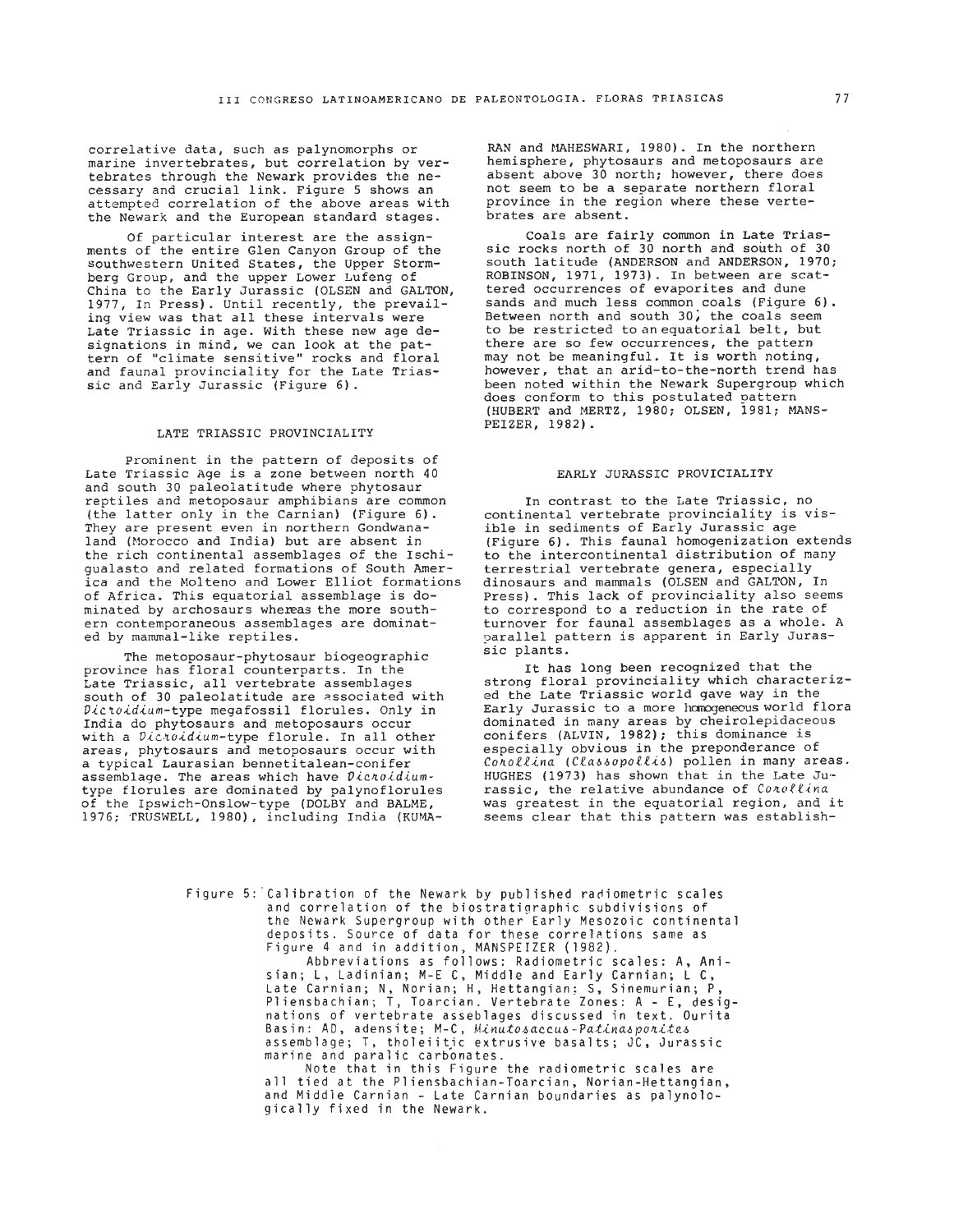

78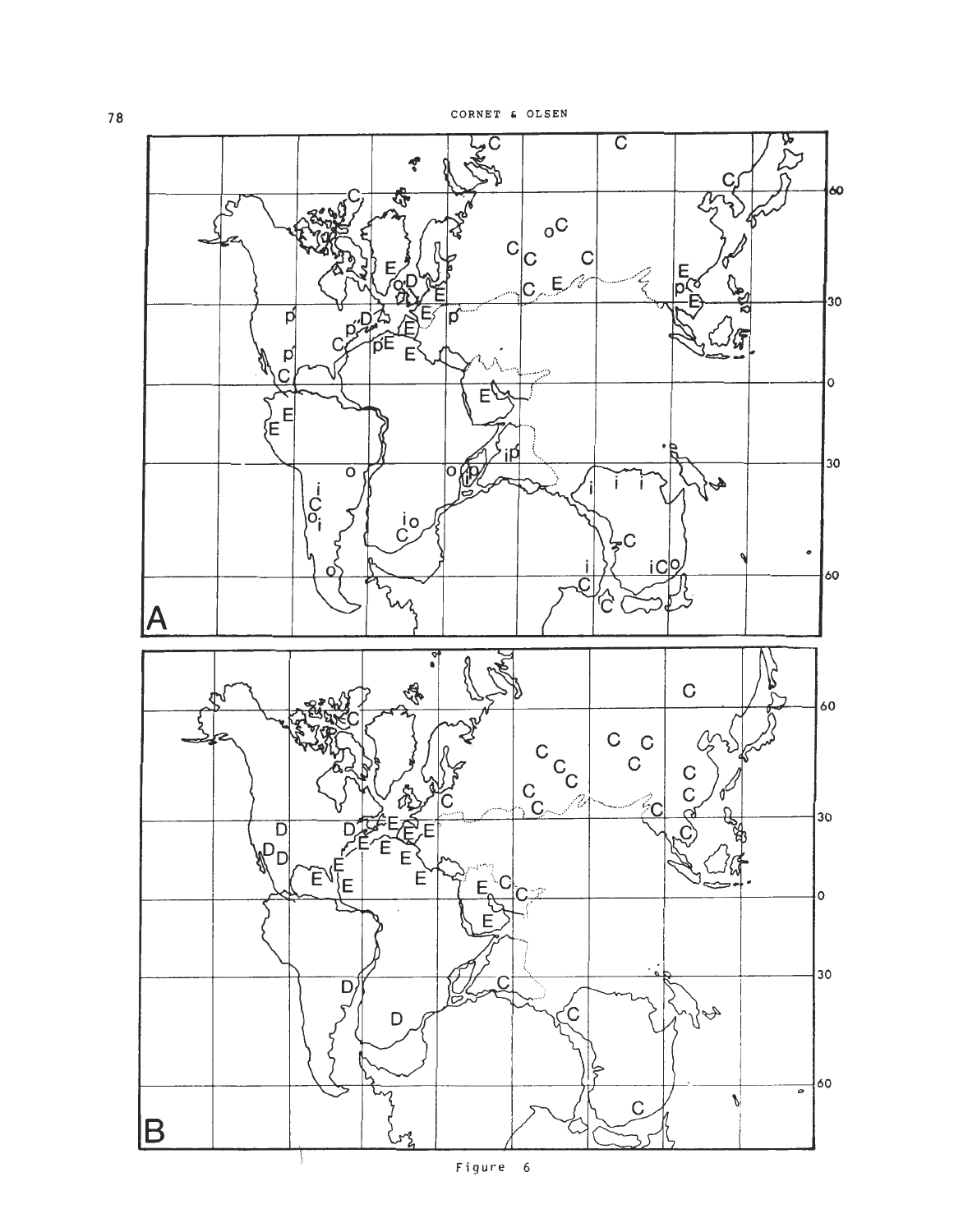ed by the Early Jurassic. Going from south to north, there is a trend from Conollinadominated (+90%) to Conollina-poor (-10%) microflorules (PEDERSON and LUND, 1980) with<br>transitional assemblages occurring around a 25 north paleolatitude. This pattern is reflected in the megafossils as well, with conifers strongly dominant in the equatorial region and much less so in the north. Data<br>are as yet insufficient to recognize a similar trend in the southern hemisphere.

Coals are virtually restricted to the high latitudes in the Early Jurassic (PAR-RISH, et al., In Press) (Figure 6) and dune sands are very common in the broad equatorial humid zone in the data available for the Early Jurassic.

## CONCLUSIONS

Rocks of the Newark Supergroup were deposited during an interval greater than 35 million years, from the Middle Carnian of the Late Triassic through the Toarcian of the Early Jurassic. If the oldest beds datable by vertebrates are included, the range increases to 45 million years. Within this interval seven pollen and spore zones can be recognized and these allow the Newark to be correlated with the European standard stages and published radiometric scales.

Correlation by vertebrates is especially useful within the Newark and within areas of continental sedimentation where palynomorph data are lacking. Using all the available data, it appears that a number of sequences thought to be Late Triassic in age are actually Early Jurassic.

These correlations permit the conclusion that the transition from Late Triassic to Early Jurassic was marked by a strong decrease in floral and faunal provinciality and an increase in indicators of aridity in the equatorial zone.

#### ACKNOWLEGEMENTS

The principal palynoloqical research for

this paper was orginally part of the senior author's Ph.D. thesis at The Pennsylvania State University under Dr. ALFRED TRAVERSE and this work was supported in part by National Science Foundation grant number GA36870 to Dr. TRAVER-SE. The junior author's contribution was produced while a Miller Postdoctoral Fellow at University of California at Berkeley and support from the Miller Institute for Basic Research is gratefully acknowleqed. We also thank Dr. KEVIN PADIAN for reading the manuscript and for providing many helpful suggestions which substantially improved it.

#### REFERENCES

- ALVIN, K.L., 1982. Cheirolepidiaceae. Biology, structure, and paleoecology. Rev. Paleohot. Palynol., 37: 71-98.
- ANDERSON, H.M. and J.M. ANDERSON, 1970. A preliminary review of the biostratigraphy of the uppermost Permian, Triassic, and lowermost Jurassic of Gondwanaland. Palaeontographica Africana, supplement to vol. 13: 1-22 (with 22 charts).
- ARMSTRONG, R.L., 1982. Late Triassic-Early Jurassic time-scale calibration in British Columbia, Canada, In G.S. ODIN (ed.) Numerical Dating in Stratigraphy, John Wiley and Sons, New York: 509-514.
- ASH, S., 1980. Upper Triassic floral zones of North America. 1n:D.L. DILCHER, and T.M. TAYLOR, (eds.) Biostratigraphy of fossil Plants. Dowden, Hutchinson and Ross, Stroudsburg: 153-170.
- BOCK, W., 1952. New eastern Triassic Ginkgos. Bull. Wagner Free Inst. Sci., Philadelphia 27: 9-14.
- - 1969. The American Triassic flora and global correlations. Geol. Center Res. Ser. 3-4, 340 p.
- BROWN, AP., 1911. New cycads and conifers from the Triassic of Pennsylvania. Proc. Acad. Nat. Sci. Philadelphia, 63: 7-21.
- CORNET, B., 1977a. The Palynostratigraphy and Age of the Newark Supergroup. UnpubL Ph.D. Thesis, Department of Palynology, Hie

Figure 6: A) Position of the continents during the Late Triassic (Carnian-Norian) showi.ng the occurrences of climate sensitive rocks (C, coals; D, dune sands; E, evaporites), the phytosaur-metoposaur province (p', phytosaurs and metoposaurs; p, only phytosaurs; o, good tetrapod assemblages lacking phytosaurs and metoposaurs), and the Gondwana floral province (i, Ipswich-Onslow microflora and Dichoidium- dominated macroflora). B) Position of the continents during the Early Jurassic during the Early Jurassic (Pliensbachian) showing the occurrences of the "climate sensitive rocks" (abbreviations as in A. above). Citations for A and B given in OLSEN and GALTON (in press).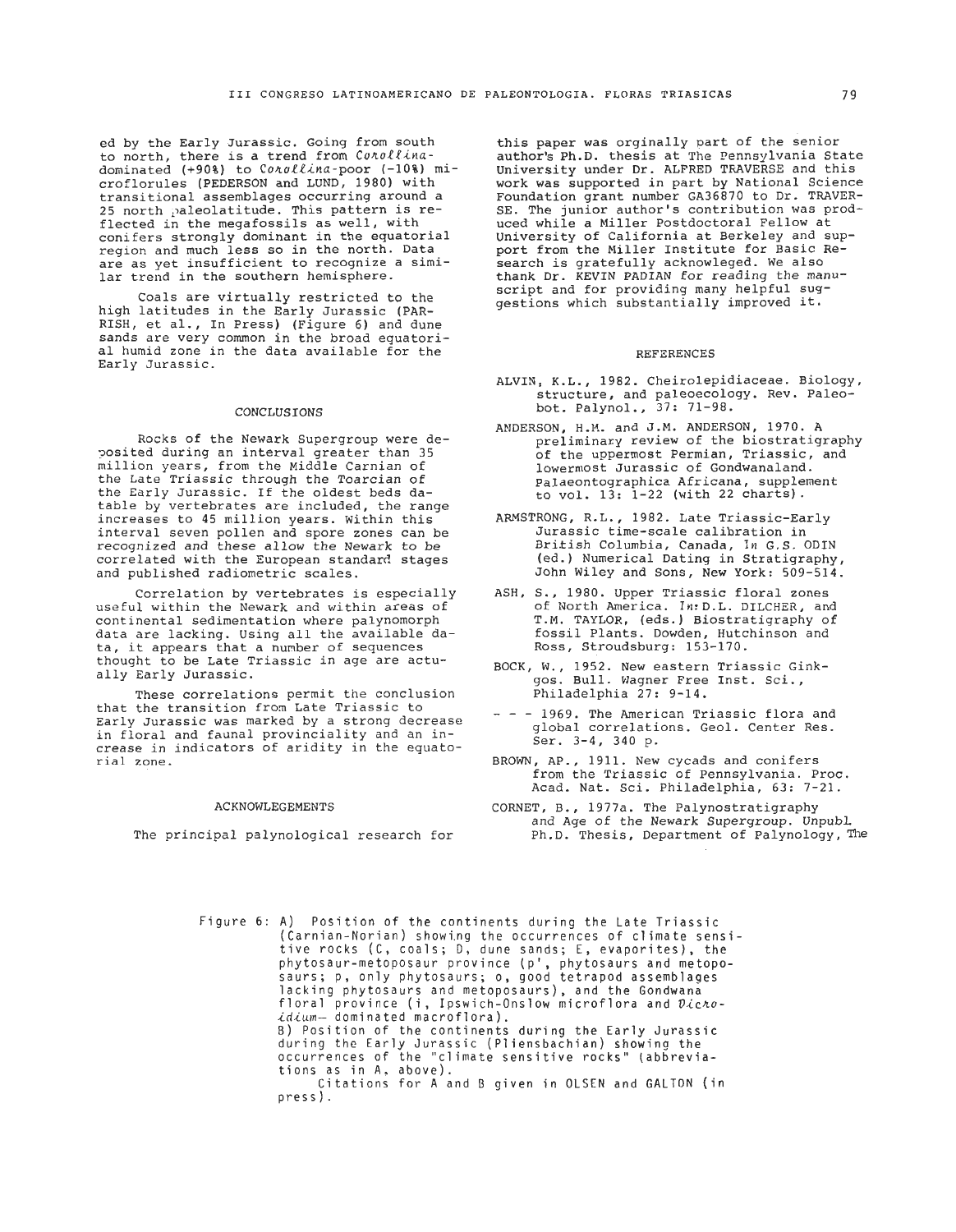Pennsylvania State University: 506 pp.

- --- 1977b. Preliminary investigation of two Late Triassic conifers from York County, Pennsylvania, In: R.C. ROMANS (ed.) Geobotany, Plenum Publishing, New York. 165-172.
- - A, TRAVERSE, and N.G. MCDONALD, 1973. Fossil spores, pollen, and fishes from Connecticut indicate Early Jurassic age for part of the Newark Group. Science 182: 1243-1246.
- --- and A. TRAVERSE, 1975. Palynological contribution to the chronology and stratigraphy of the Hartford Basin in Connecticut and Massachusetts. Geosci. Man., 11: 1-33.
- DELEVORYAS, T., and R.C. HOPE, 1971. A New Triassic cycad and i'ts phyletic implications. Postilla 150: 22 p.
- $-$  1975. Voltzia andrewsii n. sp., an Upper Triassic seed cone from North Carolina, U.S.A. Rev. Palaeobot. Palynol., 20: 67-74.
- - 1976. More evidence for a slender growth habit in Mesozoic cycadophytes. Rev. Palaeobot. Palynol., 21: 93-100.
- DOLBY, J.H. and B.E. BALME, 1976. Triassic palynology of the Carnarvon Basin, West- ern Australia. Rev. Paleobot. Palynol., 22: 105-168.
- DOYLE, J.A., 1978. Origin of Angiosperms. Ann. Rev. Ecol. Syst., 9: 365-392.
- EMMONS, E., 1856. Geological report of the midland counties of North Carolina. North Carolina Geol. Surv., 1852-1863, Putnum, New York: 352 p.
- - 1857. American Geology, pt 5., Spraugue, Albany: 152 p.
- FONTAINE, W.M., 1883. Contributions to the knowleqe of the older Mesozoic flora or Virginia. U.S. Geol. Surv. Mongr., 6: 1- 144.
- FROELICH, A.J. and P.E. OLSEN, 1984. Newark Supergroup, a revision of the Newark Group in eastern North America. U.S. Geol. Surv. Bull., 1537-A, 1984: A55- ASS.
- HARLAND, W.B., 1982. A Geologic Time Scale, Cambridge University Press, New York: 150 p.
- HOPE, R.C. and O.F. PATTERSON 111, 1969. Triassic flora from the Deep River Basin, North Carolina. North Carolina Dept. Conserv. Dev., Spec. Publ., 2: 22 p.
- $- 1970$ . Pekinoptenis auniculata: A new plant from the North Carolina Triassic. Jour. Paleo., 44: 1137-1139.
- HUBERT, J.F., and K.A. MERTZ, 1980. Eolian dune field of Late Triassic age, Fundy Basin, Nova Scotia. Geology 8: 516-519.
- HUGHES, N.F., 1973. Mesozoic and Tertiary distributions and problems of land plant evolution. 1 n: **M.** F. HUGHES (ed. ) Organisms and Continents Through Time, spe-

cial Papers in Palaeont., London, Palaeontological Association, 12: 188-198.

- KUKERAH, K.P.N. and H.K. MAHESWARI, 1980. Upper Triassic sporae dispersae from the Tiki Formation 2: Miospores from the Janar Nala Section, South Gondwana Basin, India. Palaeontographica Abt., B, 173: 26-84.
- LINDHOLM, R.C., 1978. Triassic-Jurassic faulting in eastern North America - a model based on pre-Triassic structures. Geology 6: 365-368.
- MANSPEIZER, **W.,** 1982. Triassic-Liassic basins and climate of the Atlantic passive margins. Geol. Rund., 71 **(3),** 895-917.
- ODIN, G.S. and LETOLLE, R., 1982. The Triassic time scale in 1981. In: G.S. ODIM (ed.) Numerical Dating in Stratigraohy, John Wiley and Sons, New York: 523-536.
- OLSEN, P.E., 1978. On the use of the term Newark for Triassic and Early Jurassic rocks of eastern North America. Newsl. Stratigr., 7 (2): 90-95.
- - 1980a. A comparison of the vertebrate assemblages from the Newark and Hartford Basins (Early Mesozoic, Newark Supergroup) of eastern North America. 1 **I::**  L. L. JACOBS, (ed.) Aspects of Vertebrate History: Essays in Honor of Edwin Harris Colbert., Museum of Northern Arizona Press, Flagstaff: 35-53.
- 1980b. Triassic and Jurassic Formations<br>of the Newark Basin. *In:W. MANSPEIZER*, (ed.) Field Studies in Mew Jersey Geology and Guide to Field Trips, 52nd Ann. Mtg. New York State Geol. Assoc., Newark College of Arts and Sciences, Rutgers University, Newark: 2-39.
- $- 1980c$ . Fossil great lakes of the Newark Supergroup in New Jersey. **1t1:** W. MANSPEIZER (ed.) Field Studies in New Jersey Geology and Guide to Field Trips, 52nd Ann. Mtg. New York State Geol. Assoc., Newark College of Arts and Sciences, Rutgers University, Newark: 352-398.
- - 1981. Comment on "Eolian dune field of Late Triassic age, Fundy Basin, Nova Soctia". Geology 9: 557-561.
- - 1983a. Relationship between biostratigraphic subdivisions and igneous activity in the Newark Supergroup. Southeastern Sect., Geol. Soc. Amer., Abst. 15 **(2):** 71.
- - 1983b. On the non-correlation of the Newark Supergroup by fossil fishes: biogeographic, structural, and sedimentological implications. Northeastern Sect., Geol. Soc. Amer., Abstr., 15 (3) : 121.
- - 1984a. Comparative Paleolimnology of the Newark Supergroup: A Study of Ecosystem Evolution. Unpublished Ph.D. Thesis, Biology Department, Yale University: 726 p.
- - 19S4b. Periodicity of lake-level cycles

80